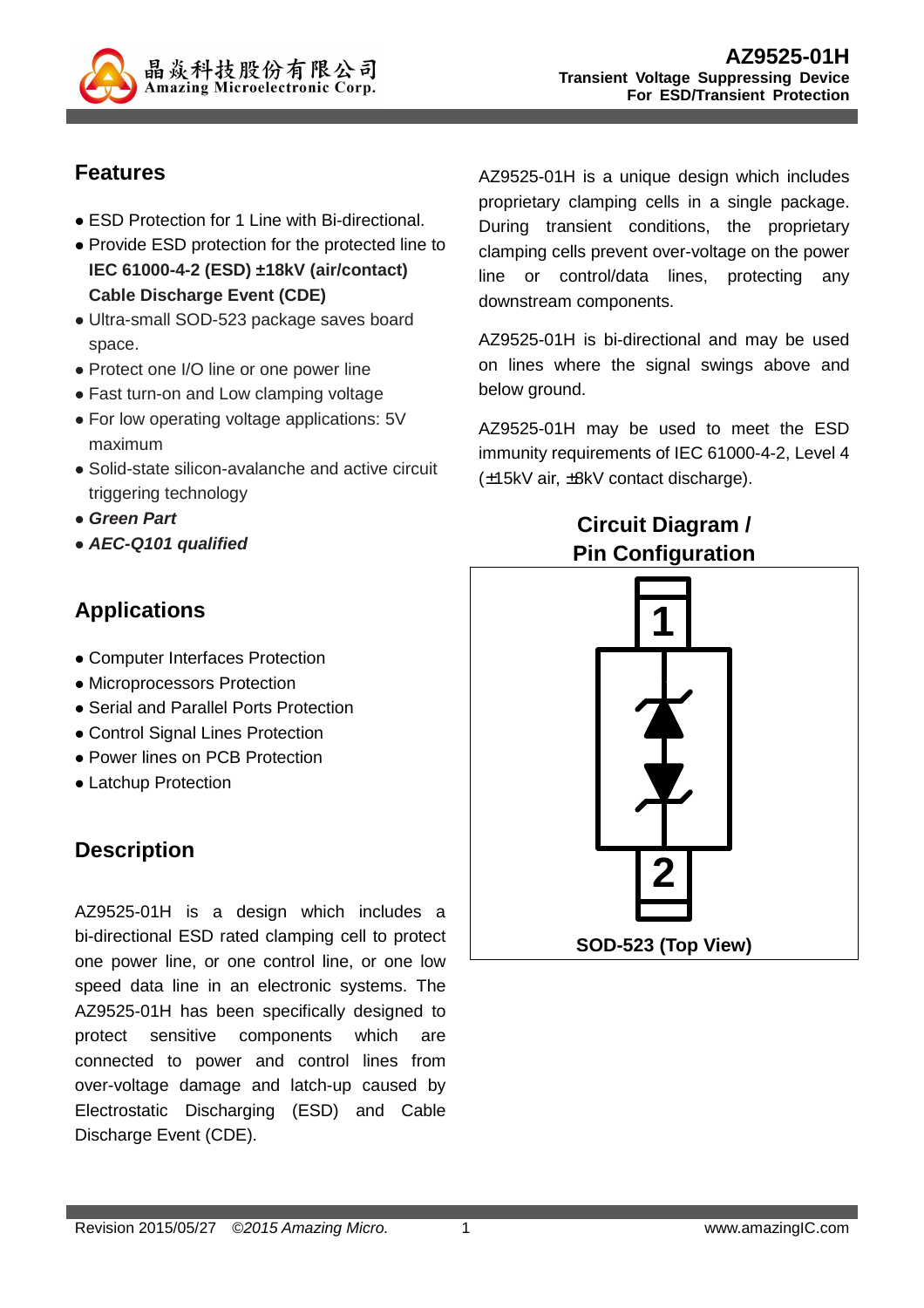

### **SPECIFICATIONS**

| <b>ABSOLUTE MAXIMUM RATINGS</b>   |                            |                 |              |
|-----------------------------------|----------------------------|-----------------|--------------|
| <b>PARAMETER</b>                  | <b>SYMBOL</b>              | <b>RATING</b>   | <b>UNITS</b> |
| <b>Operating Supply Voltage</b>   | $V_{DC}$                   | ±5.5            | V            |
| ESD per IEC 61000-4-2 (Air)       | V <sub>ESD</sub>           | ±18             | kV           |
| ESD per IEC 61000-4-2 (Contact)   |                            | ±18             |              |
| <b>Lead Soldering Temperature</b> | ${\sf T}_{\sf SOL}$        | 260 (10 sec.)   | $^{\circ}C$  |
| <b>Operating Temperature</b>      | $\mathsf{T}_{\mathsf{OP}}$ | $-55$ to $+125$ | $^{\circ}C$  |
| Storage Temperature               | ${\sf T}_{\text{STO}}$     | $-55$ to $+150$ | $^{\circ}C$  |

| <b>ELECTRICAL CHARACTERISTICS</b> |                      |                                        |             |            |            |              |  |
|-----------------------------------|----------------------|----------------------------------------|-------------|------------|------------|--------------|--|
| <b>PARAMETER</b>                  | <b>SYMBOL</b>        | <b>CONDITIONS</b>                      | <b>MINI</b> | <b>TYP</b> | <b>MAX</b> | <b>UNITS</b> |  |
| Reverse                           |                      |                                        |             |            |            |              |  |
| Stand-Off                         | $V_{RWM}$            | $T=25^{\circ}C$                        | $-5$        |            | 5          | $\vee$       |  |
| Voltage                           |                      |                                        |             |            |            |              |  |
| Reverse                           |                      |                                        |             |            |            |              |  |
| Leakage Current                   | $IL$ ak              | $V_{RWM} = \pm 5V$ , T=25 °C           |             |            | 1          | μA           |  |
| Reverse                           |                      |                                        |             |            |            |              |  |
| <b>Breakdown</b>                  | $V_{BV}$             | $I_{\rm BV}$ = 1mA, T=25 °C            | 5.6         |            | 9          | V            |  |
| Voltage                           |                      |                                        |             |            |            |              |  |
| <b>ESD Clamping</b>               |                      | IEC 61000-4-2 +8kV ( $I_{TLP}$ = 16A), |             |            |            |              |  |
| Voltage (Note 1)                  | $V_{\text{clamp}}$   | Contact mode, T=25 °C                  |             | 11         |            | V            |  |
| <b>ESD Dynamic</b>                |                      | IEC 61000-4-2 0~+8kV, T= 25 °C,        |             |            |            |              |  |
| Turn-on                           | $R_{\text{dynamic}}$ |                                        |             | 0.2        |            | Ω            |  |
| Resistance                        |                      | Contact mode, pin-1 to pin-2           |             |            |            |              |  |
| Channel Input                     |                      |                                        |             |            |            |              |  |
| Capacitance                       | $C_{\text{IN}}$      | $V_R = 0V$ , f = 1MHz, T=25 °C         |             | 7.5        | 10         | рF           |  |

Note 1: ESD Clamping Voltage was measured by Transmission Line Pulsing (TLP) System.

TLP conditions:  $Z_0 = 50\Omega$ ,  $t_p = 100$ ns,  $t_r = 1$ ns.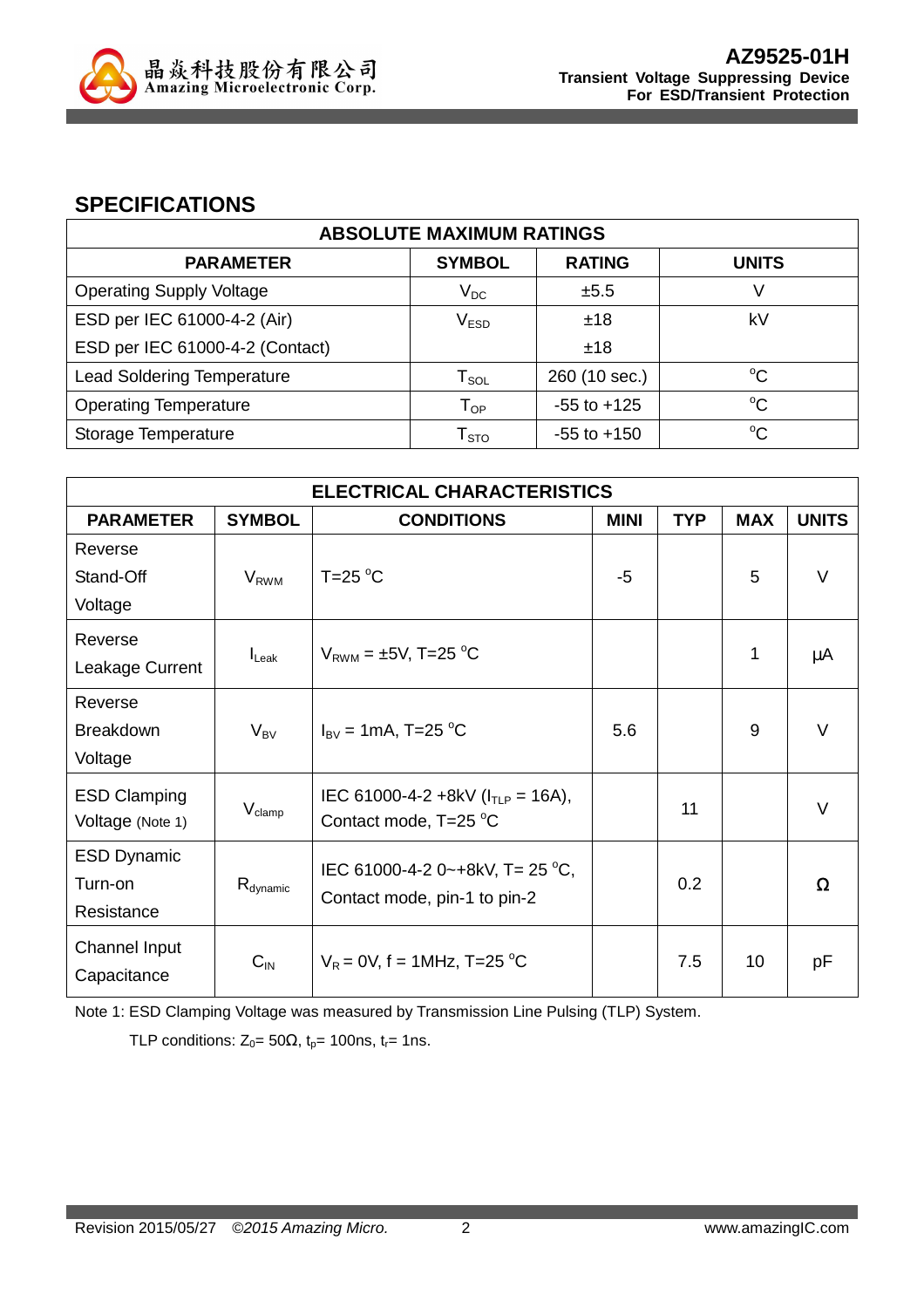

# **Typical Characteristics**

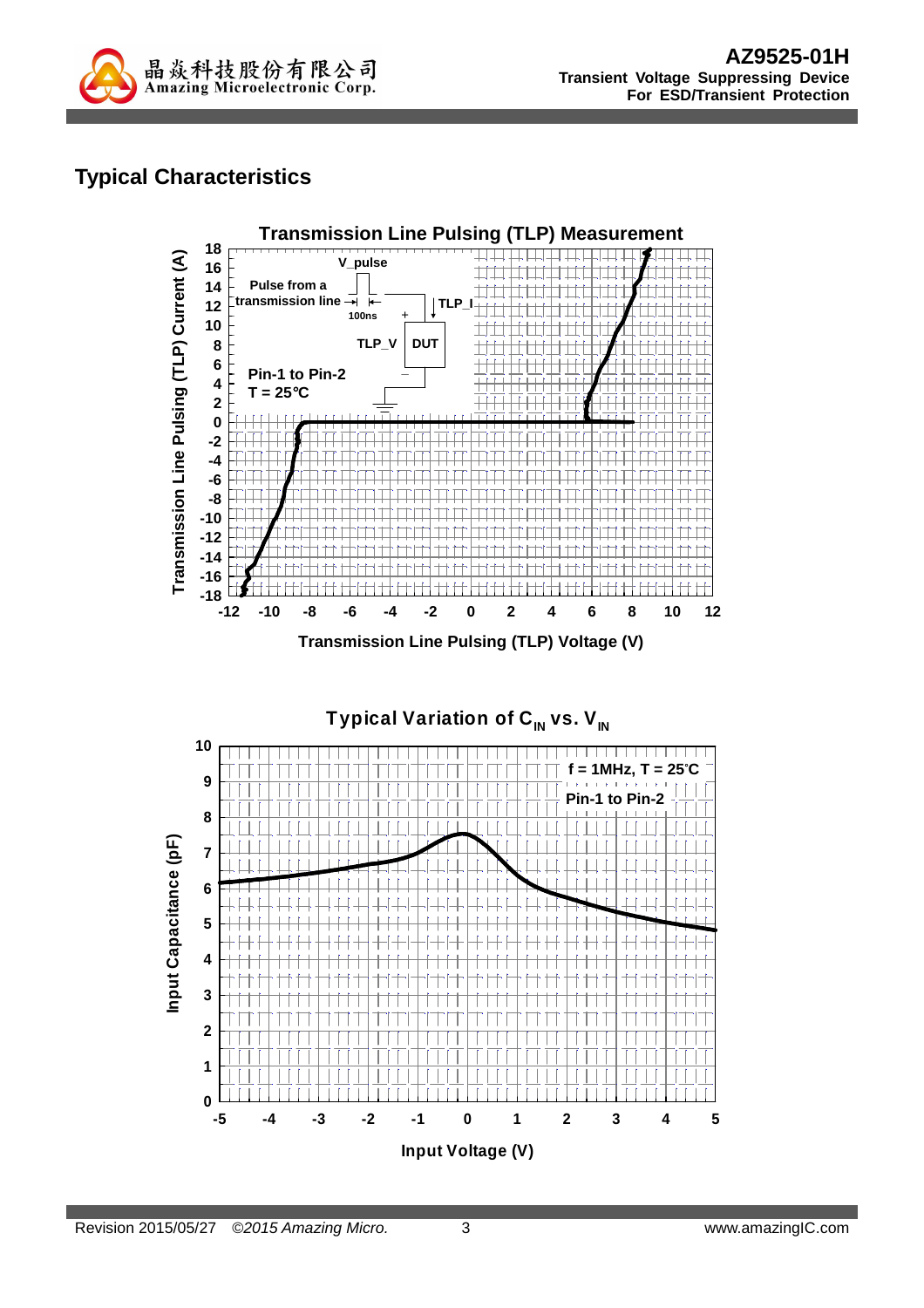

## **Applications Information**

The AZ9525-01H is designed to protect one line against System ESD/CDE pulses by clamping them to an acceptable reference. It provides bi-directional protection.

The usage of the AZ9525-01H is shown in Fig. 1. Protected line, such as data line, control line, or power line, is connected at pin 1. The pin 2 is connected to a ground plane on the board. In order to minimize parasitic inductance in the board traces, all path lengths connected to the pins of AZ9525-01H should be kept as short as possible.

In order to obtain enough suppression of ESD induced transient, good circuit board is critical. Thus, the following guidelines are recommended:

- Minimize the path length between the protected lines and the AZ9525-01H.
- Place the AZ9525-01H near the input terminals or connectors to restrict transient coupling.
- The ESD current return path to ground should be kept as short as possible.
- Use ground planes whenever possible.
- NEVER route critical signals near board edges and near the lines which the ESD transient easily injects to



**Fig. 1 ESD protection scheme by using AZ9525-01H.**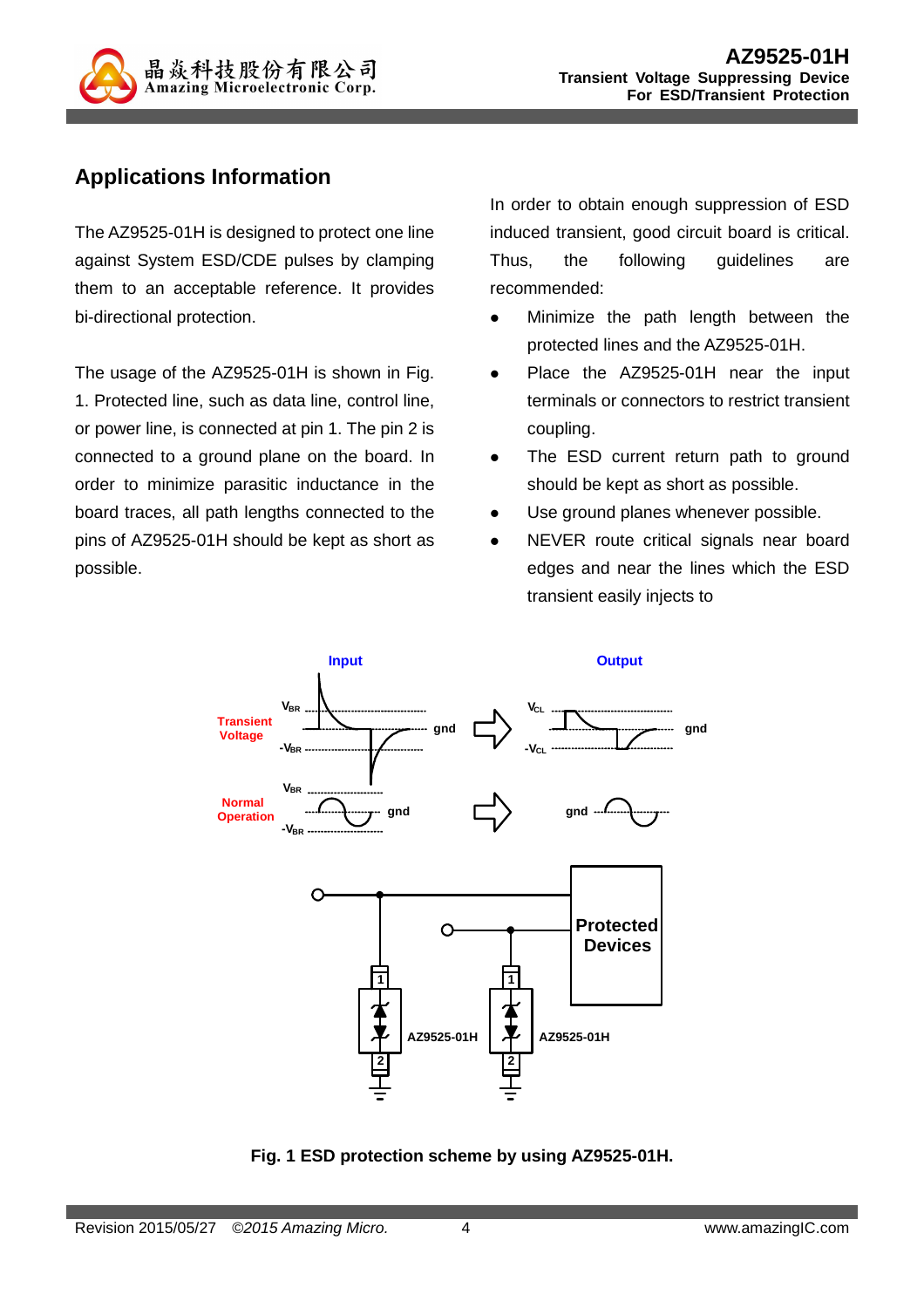



#### **PACKAGE DIMENSIONS**

| <b>Symbol</b> |      | <b>Millimeters</b> | <b>Inches</b> |       |  |
|---------------|------|--------------------|---------------|-------|--|
|               | MIN. | MAX.               | MIN.          | MAX.  |  |
| A             | 0.5  | 0.77               | 0.020         | 0.030 |  |
| b             | 0.25 | 0.35               | 0.010         | 0.014 |  |
| C             | 0.08 | 0.2                | 0.003         | 0.008 |  |
| D             | 0.7  | 0.9                | 0.028         | 0.035 |  |
| Е             | 1.1  | 1.3                | 0.043         | 0.051 |  |
| E1            | 1.5  | 1.7                | 0.059         | 0.067 |  |

### **LAND LAYOUT**



#### Notes:

This LAND LAYOUT is for reference purposes only. Please consult your manufacturing partners to ensure your company's PCB design guidelines are met.

### **MARKING CODE**



r = Device Code  $X = Date Code$ 

| <b>Part Number</b>         | <b>Marking Code</b> |
|----------------------------|---------------------|
| AZ9525-01H<br>(Green Part) | rX                  |

Note. Green means Pb-free, RoHS, and Halogen free compliant.